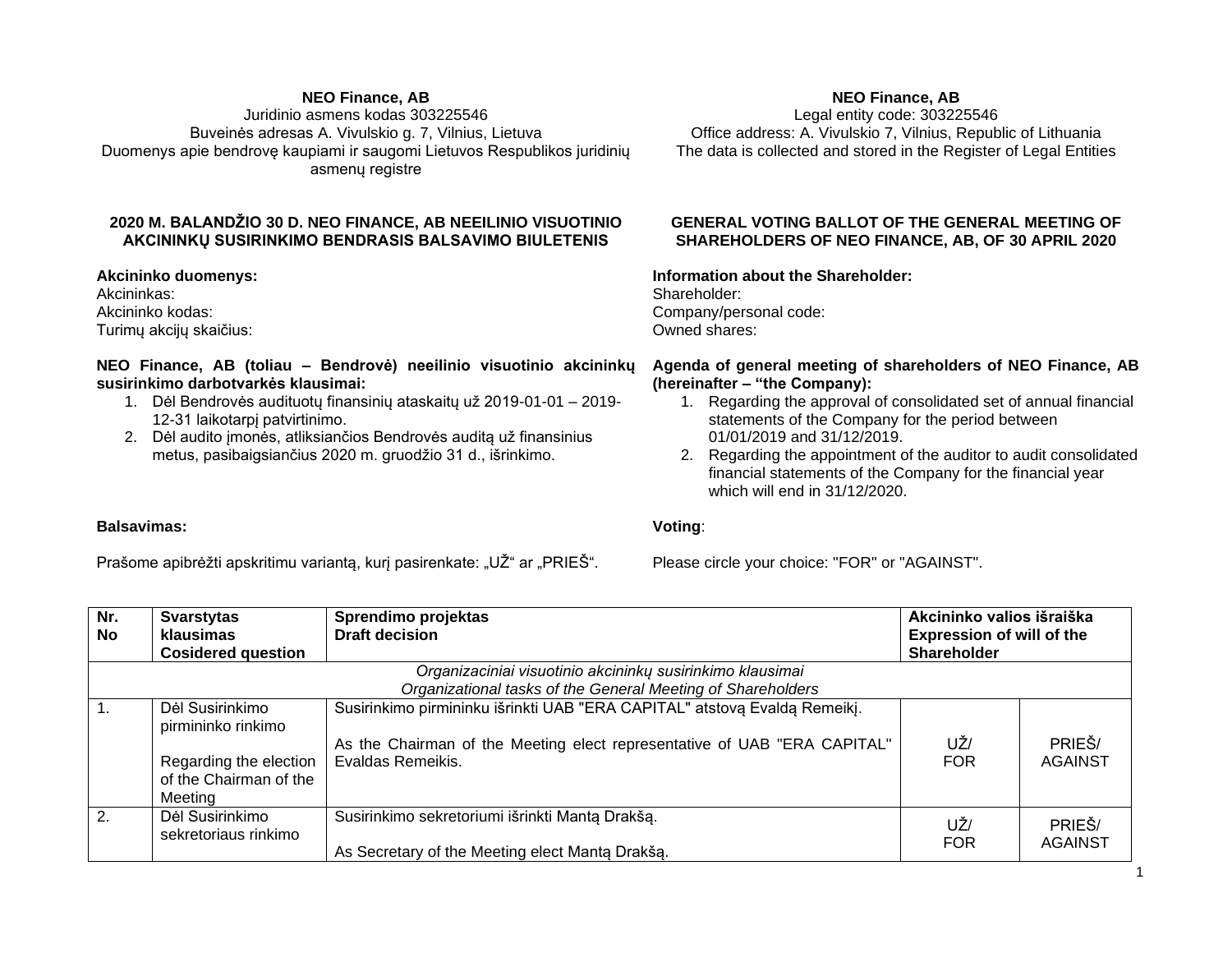| Regarding the election<br>of the Secretary of the<br>Meeting                                                                                                                                                                         |                            |                                                                                                                                                                                                                                                                                                                                                                                                                                                                                                                                              |                   |                          |  |  |  |  |
|--------------------------------------------------------------------------------------------------------------------------------------------------------------------------------------------------------------------------------------|----------------------------|----------------------------------------------------------------------------------------------------------------------------------------------------------------------------------------------------------------------------------------------------------------------------------------------------------------------------------------------------------------------------------------------------------------------------------------------------------------------------------------------------------------------------------------------|-------------------|--------------------------|--|--|--|--|
| Visuotinio akcininkų susirinkimo darbotvarkės klausimai<br>Tasks of the agenda of the General Meeting of Shareholders                                                                                                                |                            |                                                                                                                                                                                                                                                                                                                                                                                                                                                                                                                                              |                   |                          |  |  |  |  |
| 1. Dėl Bendrovės audituotų<br>finansinių ataskaitų už 2019-01-<br>01 - 2019-12-31 laikotarpj<br>patvirtinimo.<br>1. Regarding the approval of<br>consolidated set of annual<br>financial statements of the<br>Company for the period | 1.1.<br>1.1.               | Patvirtinti Bendrovės finansinių ataskaitų rinkinį už 2019-01-01 - 2019-<br>12-31 laikotarpį, audituotą UAB "Grand Thorton Baltic" (atestuotas<br>auditorius Genadij Mikušev).<br>To approve consolidated set of annual financial statements of the<br>Company for the period between 01/01/2019 and 31/12/2019, audited by<br>UAB Grand Thorton Baltic (certified auditor Genadij Mikušev).                                                                                                                                                 | UŽ/<br><b>FOR</b> | PRIEŠ/<br><b>AGAINST</b> |  |  |  |  |
| between 01/01/2019 and<br>31/12/2019.                                                                                                                                                                                                | $\overline{1.2}$ .<br>1.2. | Nepaskirstyti (kaupti) nuostolių už finansinius metus, pasibaigusius 2019<br>m. gruodžio 31 d.<br>Not to distribute (accumulate) losses for the financial year which ended<br>31/12/2019.                                                                                                                                                                                                                                                                                                                                                    | UŽ/<br><b>FOR</b> | PRIEŠ/<br><b>AGAINST</b> |  |  |  |  |
|                                                                                                                                                                                                                                      | 1.3.<br>1.3.               | Pavesti Bendrovės administracijos vadovei ar jos tinkamai įgaliotam<br>asmeniui atlikti visus veiksmus, reikalingus pateikti Bendrovės finansinių<br>ataskaitų rinkinį Juridinių asmenų registrui ir Lietuvos bankui.<br>To mandate the Head of Administration the Company or a person<br>authorized by him/her to sign all necessary documents and to perform all<br>necessary actions in order to submit consolidated set of annual financial<br>statements of the Company to the Register of Legal Entities and the<br>Bank of Lithuania. | UŽ/<br><b>FOR</b> | PRIEŠ/<br><b>AGAINST</b> |  |  |  |  |
| 2. Dėl audito įmonės,<br>atliksiančios Bendrovės auditą<br>už finansinius metus,<br>pasibaigsiančius 2020 m.<br>gruodžio 31 d., išrinkimo.<br>2. Regarding the appointment<br>of the auditor to audit                                | 2.1.<br>2.1.               | Išrinkti audito įmonę UAB "Grand Thorton Baltic", kodas 30056169, atlikti<br>Bendrovės auditą už finansinius metus, pasibaigsiančius 2020 m. gruodžio<br>31 d.<br>To elect the audit company UAB Grand Thorton Baltic, code 30056169,<br>to perform the Company's audit for the financial year which will end in 31<br>December 2020.                                                                                                                                                                                                        | UŽ/<br><b>FOR</b> | PRIEŠ/<br><b>AGAINST</b> |  |  |  |  |